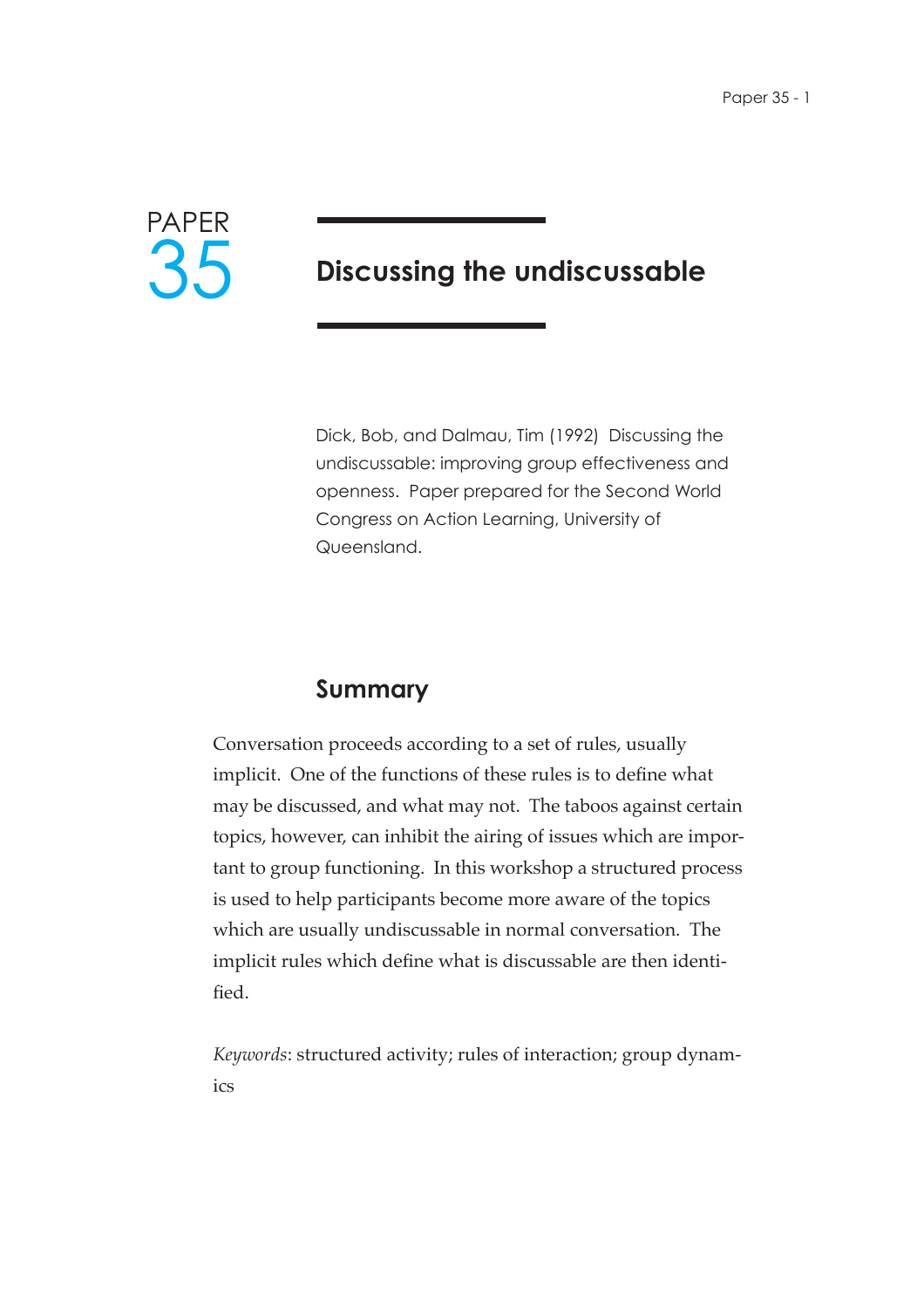## **The workshop**

This is a workshop in which participants will be able to identify some of the topics which are undiscussable in normal interaction. They will also begin to understand the extent to which these undiscussables fuel some of the more harmful interactions between people.

The workshop process is guided by a detailed workbook which takes participants through a step by step dynamic. Participants can then later use the workbook as a guide to designing and running similar processes with other groups.

Implicit in the workshop are certain concepts drawn from the work of Argyris and Schön, and certain processes which slowly allow the undiscussable to be identified and perhaps discussed.

#### **The concepts**

One of the more influential books we have read appeared in 1974: *Theory in practice*, by Chris Argyris and Donald Schön. In this, they offered concepts, later developed in other work such as Argyris and Schön (1978) and Argyris (1985) among others. They describe interpersonal and organisational dynamics in such a way that the links between thoughts and feelings, interpersonal interactions and system behaviour is apparent.

An important concept in their work is that of *theory of action*. They argue that people have theories, sometimes implicit, about which actions will achieve certain outcomes. There are both *espoused theories*, and *theories in use*. A person's espoused theories are what she thinks she believes; her theories in use are the theories that are implied by her actual behaviour.

In translating their concepts into processes, certain *undiscussables* make their presence felt. That is, interactions are characterised by taboos which proscribe certain topics. For present purposes, two taboos are important. The first of them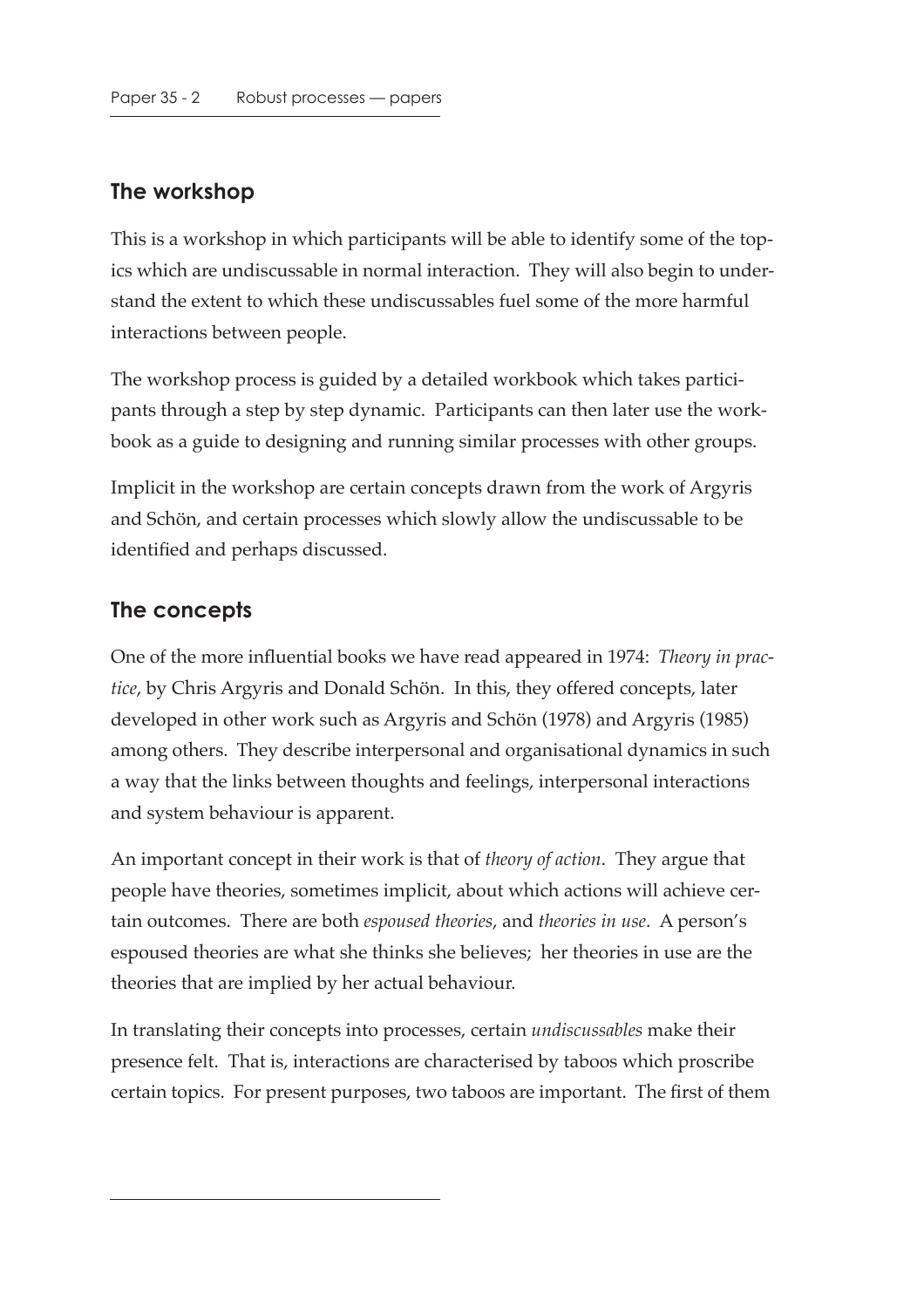forbids revealing that we have observed a gap between a person's espoused theory and theory in use. The second proscribes discussion of our own assumptions about the motives of others, and the feelings which we develop towards them.

The effect of these proscriptions can be very damaging to relationships and interactions. We are denied accurate feedback of how others perceive us; it is therefore difficult for us to correct the misperceptions others develop of us. Frequently, self-fulfilling prophecies arise from unstated motives. When these are negative prophecies, their undiscussability hinders understanding and improvement. You might say that there are rules of interaction which cause some problems to be unresolvable. The first step to resolving them is to understand the role of the undiscussable in this.

#### **The workshop process**

The process had its origins when one of us [Tim] was given the task of increasing the level of openness in a group of people. It was subsequently developed by both of us, separately and together, by using it to identify the undiscussables which play an important role in the theories of Argyris and Schön. In its present form its main aim is to help people realise the undiscussables and their effects.

It depends upon the use of three lists of information. The "A list" consists of information which is presently discussable. The "B list", while presently undiscussable, has the potential to be discussable under some conditions. The "C list" consists of information which is presently undiscussable and seems likely to remain so.

The understanding and openness of participants is aided primarily by two mechanisms. In considering which items might be promoted from one list to another, people improve their understanding of what is undiscussable. In discussing the nature of the undiscussables, they aid each others' understanding and increase their openness and trust.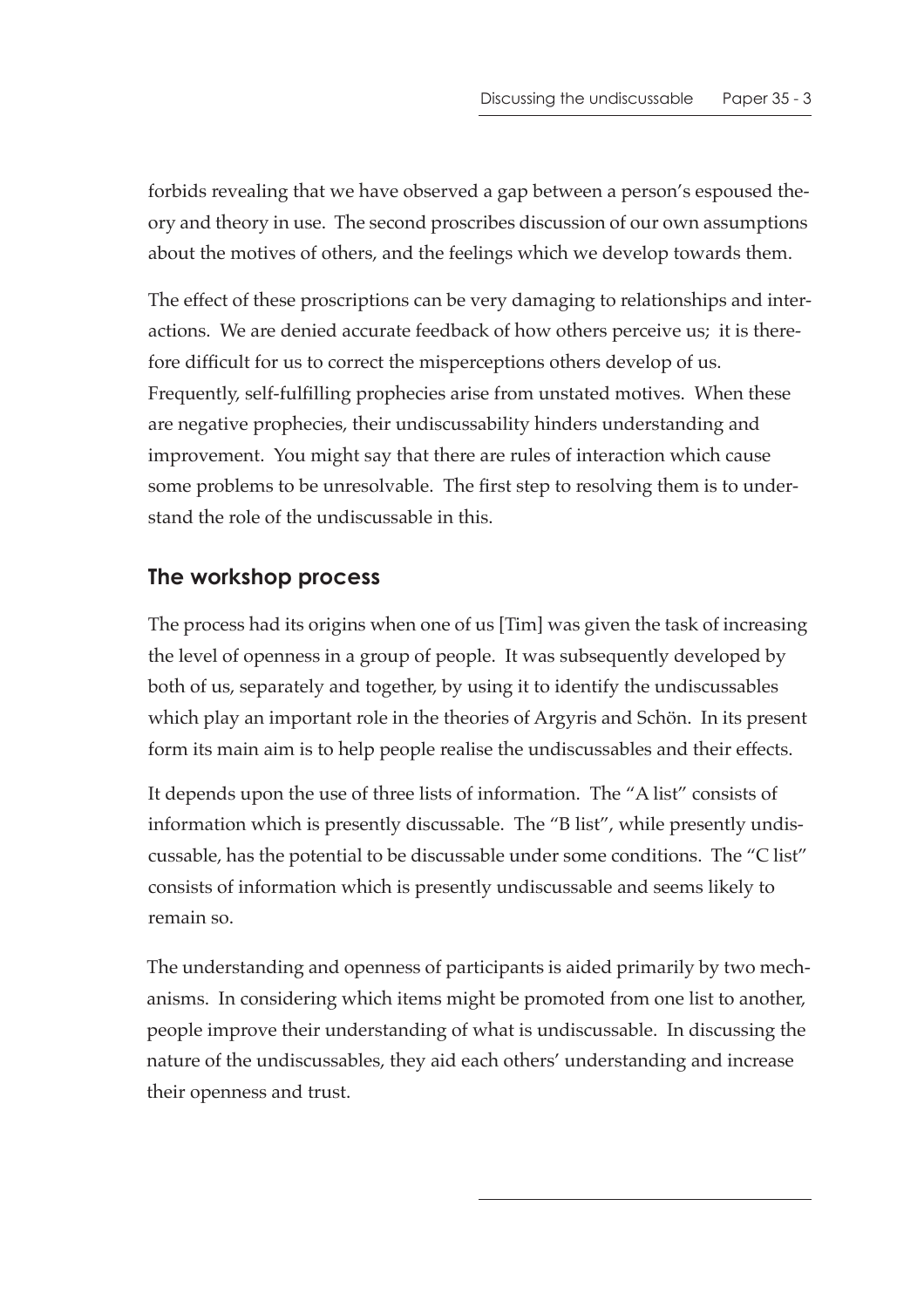In overview, the activity has nine main sections...

- 1 *Select small groups*. Subgroups, if required, are formed.
- 2 *Individually list undiscussables.* Some of the undiscussables are privately identified. Each participant makes a private list of items which form the basis for her work during the activity.
- 3 *Categorise undiscussables.* Participants categorise this information into three lists, the "A", "B" and "C" lists, as described previously.

All three lists are of items which are relevant to group and individual satisfaction or performance, and which are to some extent not usually discussed.

- 4 *Discuss nature of undiscussables.* There is a group discussion of the *nature* of the items on the various lists. There is no requirement that the items themselves are discussed. This helps participants add to the items on their A, B and C lists. (If the whole group is large, this may be done in subgroups.)
- 5 *Consider moving items between lists.* Working individually, participants decide if there are borderline B items which they might consider moving to the A list, or any C items which they might consider moving to the B list. It is not necessary that they actually *move* any items, only that they consider doing so.
- 6 *Individually identify conditions which aid movement.* Working individually, participants identify the conditions which would make it easier to move B items to the A list (and perhaps C items to the B list).
- 7 *Discuss conditions.* There is a group or subgroup discussion of the conditions which would do most to change some B items to A items (and perhaps C to B). An informal discussion follows on the possibility of agreeing to these conditions. In lengthier activities there may be a structured "climate setting" activity in lieu of the informal discussion.
- 8 *Again consider moving items between lists.* Working individually, participants decide if there are any B items they would *now* choose to move to the A list, and perhaps C items to the B list.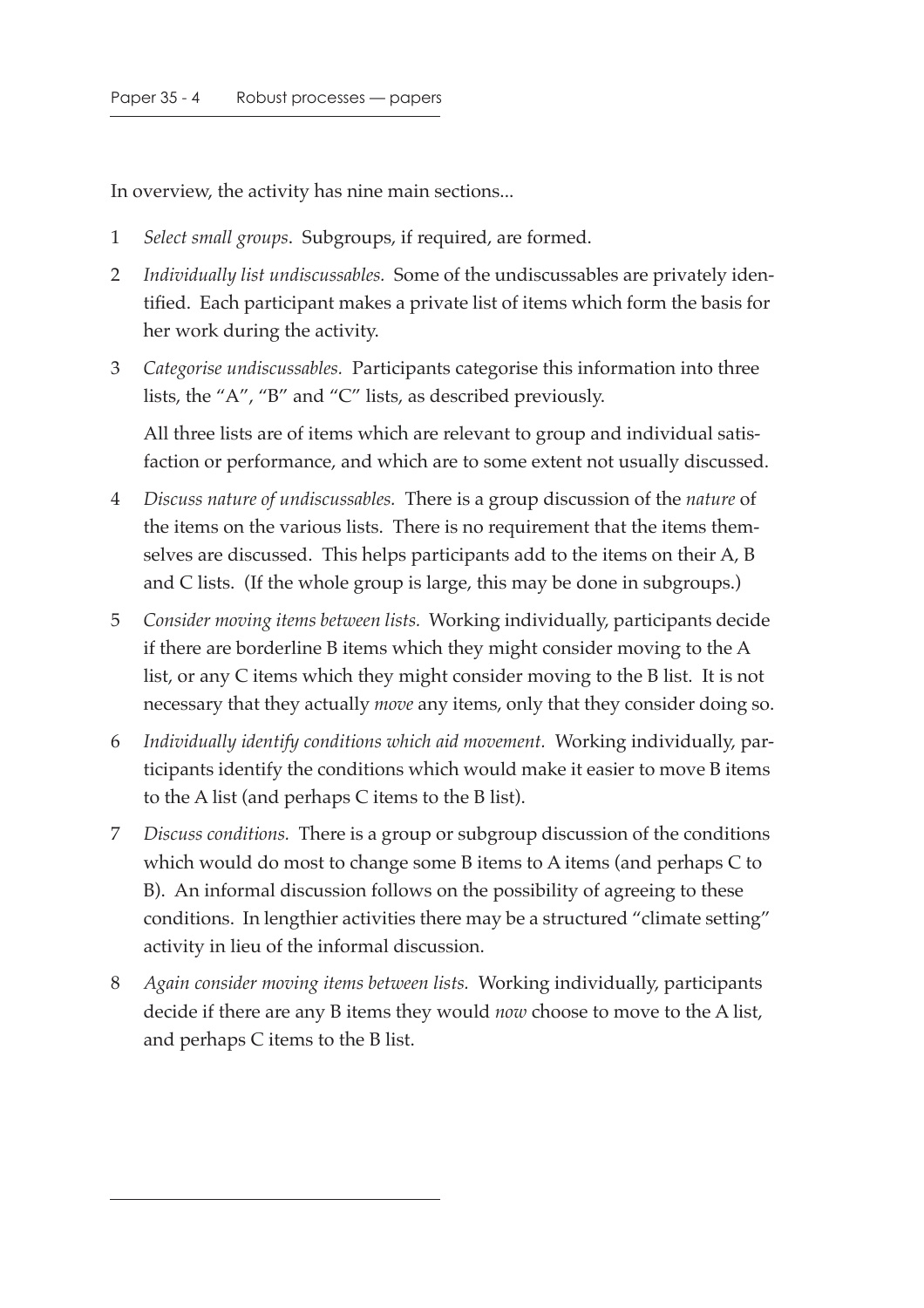9 *Final discussion.* There is a discussion about the *number* and *nature* of any items which were moved (not necessarily about the specific items themselves).

Throughout the activity, three important conditions apply...

- 1 *Private lists.* The lists of discussables and undiscussables remain private: each participant's list is for that person's use only.
- 2 *Participants decide what to reveal* Each participant decides what, and to what extent, she discusses any of the items on their lists. (The *nature* of an item is often discussable when the item itself is undiscussable.)
- 3 *Participants decide what to move*. Each participant decides which items, if any, are moved from list to list. Recognising what makes an item easier or harder to move is more important than whether they are actually moved.

#### **References**

Argyris, C. (1985). *Strategy, change and defensive routines*. Boston: Pitman.

- Argyris, C. and Schön, D.A. (1974). *Theory in practice: increasing professional effectiveness*. San Francisco: Jossey-Bass.
- Argyris, C. and Schön, D.A. (1978). *Organizational learning: a theory of action perspective*. New York: McGraw-Hill.